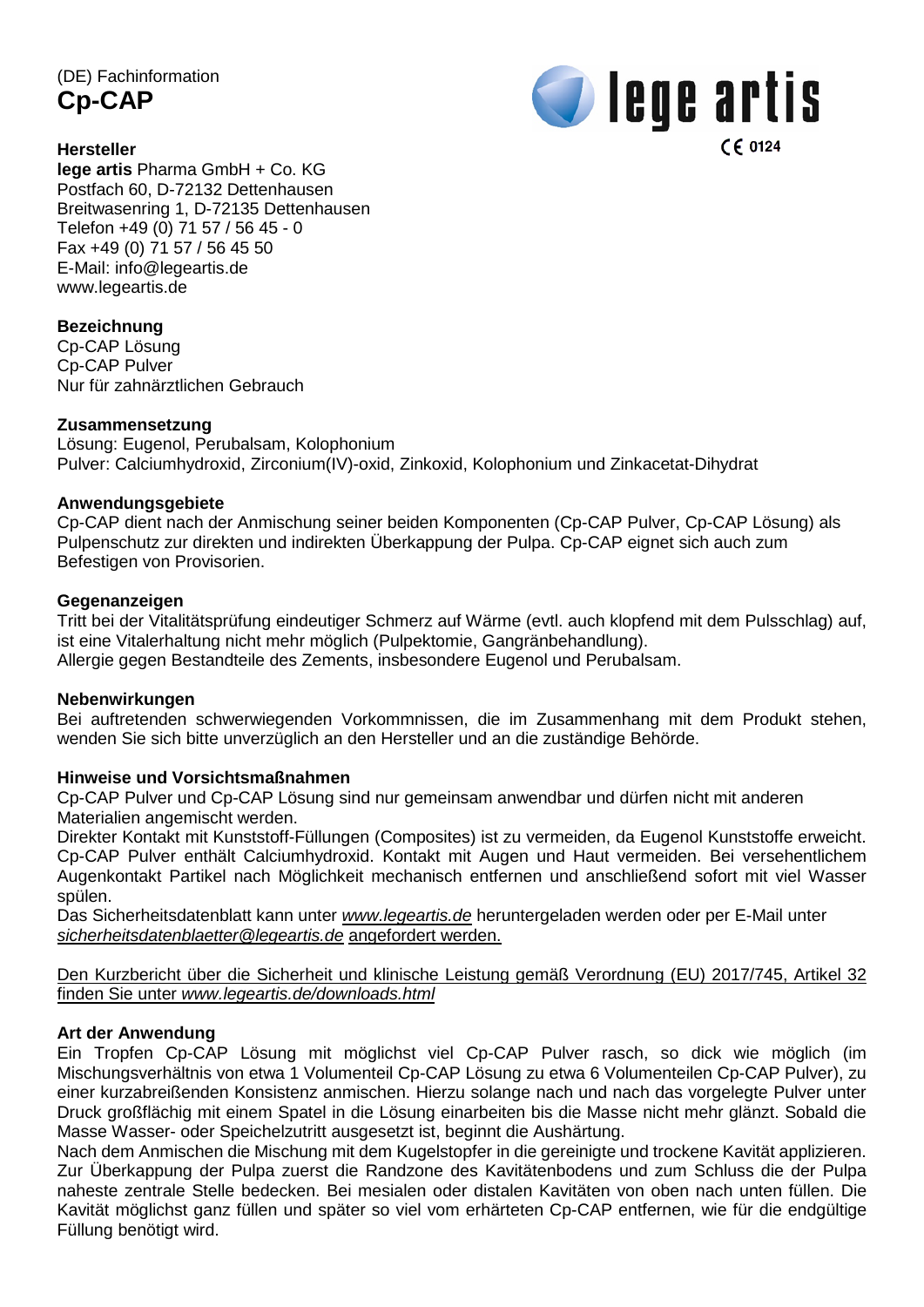Vor der Applikation von Kunststoff-Füllungen (Composites) eine Phosphatzement-Deckschicht über den Cp-CAP legen (Eugenol!).

Zur Vermeidung von pulpitischen Schmerzen nach Präparation vitaler Stümpfe können Provisorien mit Cp-CAP befestigt werden.

#### **Weitere Hinweise**

Cp-CAP verbindet die Eigenschaften des Calciumhydroxids mit den Eigenschaften eines Zinkoxid-Eugenol-Zements. Eugenol bildet bei der Zementherstellung vor der Anwendung mit den in der Pulverkomponente enthaltenen bzw. freigesetzten Zinkionen und Calciumionen Eugenolat-Komplexe, welche die erhärtende Zementmatrix darstellen.

Perubalsam dient als Weichmacher des zunächst pastenförmigen Zements und erleichtert somit dessen gleichmäßige Applikation in der Zahnkavität.

Kolophonium erhöht aufgrund seiner Klebeeigenschaften die physikalische Stabilität des Zements und die Haftfähigkeit an der Kavitätenwand des Zahnes.

Die Komplex- und damit Zementbildung wird durch das spontan lösliche und damit als Accelerator dienende Zinkacetat-Dihydrat beschleunigt. Zirconium(IV)-oxid ist ein röntgensichtbarer Füllstoff.

Calciumhydroxid wirkt stark alkalisch (ca. pH 12) und erzeugt auf vitalem Gewebe eine oberflächliche Koagulationsnekrose. Diese Koagulationsnekrose induziert als Abwehrreaktion pulpawärts die Bildung einer mineralisierten Barriere, wobei nach ca. 3 Monaten eine geschlossene Reparationsdentinschicht entstehen kann (Bridging, Tertiärdentin). Cp-CAP bindet in 100 - 360 Sekunden (ab Mischbeginn) ab. Erhöhte Luftfeuchtigkeit und hohe Temperaturen führen zu einer Verkürzung, intensiveres Anmischen zu einer Verlängerung der Abbindezeit.

Pulverreste nicht in das Gefäß zurückgeben.

Unzugänglich für Kinder aufbewahren.

#### **Haltbarkeit**

Cp-CAP Lösung und Cp-CAP Pulver sollen nach Ablauf des Verfalldatums nicht mehr angewendet werden.

#### **Lager- und Aufbewahrungshinweis**

Cp-CAP Pulver: Behälter nach Entnahme des Pulvers stets sofort wieder verschließen Cp-CAP Lösung: Keine besonderen Hinweise

#### **Darreichungsform und Packungsgrößen**

5 ml Lösung Artikel-Nr. 0032303 15 g Pulver Artikel-Nr. 0032304

#### **Stand der Information**

2021-06

Symbol für "Verwendbar bis" Symbol für "Chargenbezeichnung" Symbol für "Gebrauchsanweisung beachten"



LOT



Symbol für "Hersteller" Symbol für "Bestellnummer" Symbol für "Medizinprodukt" Zeigt die Artikelnummer des Herstellers an





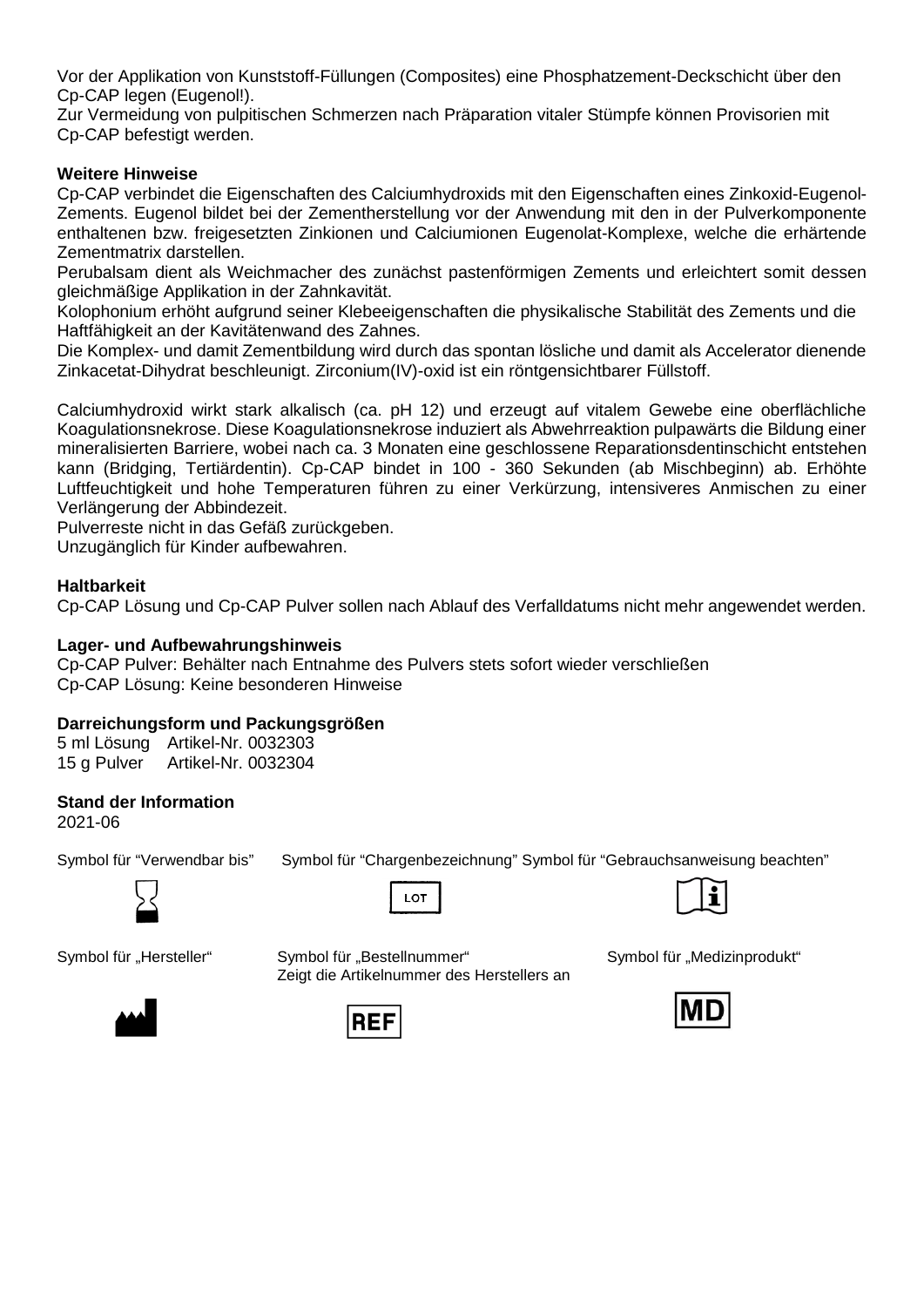(GB) Expert information **Cp-CAP**





**lege artis** Pharma GmbH + Co. KG P. O. Box 60, D-72132 Dettenhausen Breitwasenring 1, D-72135 Dettenhausen Telephone +49 (0) 71 57 / 56 45 - 0 Fax + 49 (0) 71 57 / 56 45 50 E-Mail: [info@legeartis.de](mailto:info@legeartis.de) www.legeartis.de

#### **Name**

Cp-CAP solution Cp-CAP powder For dental use only

#### **Composition**

Solution: Eugenol, peru balsam, colophony Powder: Calcium hydroxide, zirconium(IV)-oxide, zinc oxide, colophony and zinc acetate dihydrate

#### **Indications**

After mixing of its two components (Cp-CAP powder, Cp-CAP solution), Cp-CAP serves as a pulp protection for the direct and indirect capping of the pulp. Cp-CAP is also suitable for attaching temporaries.

#### **Contra-indications**

If during the vitality test a clear pain on heat occurs (perhaps throbbing with the pulsation) a preservation of the vital tooth is no longer possible (pulpectomy, treatment of gangrene). Allergy to components of the cement, especially to eugenol and peru balsam.

#### **Side effects**

In the event of serious incidents in connection with the product, please contact the manufacturer and the responsible authority immediately.

#### **Notices and precautions**

Cp-CAP powder and Cp-CAP solution should be used together only and may not be mixed with other materials.

A direct contact with composites is to be avoided since eugenol softens synthetic materials.

Cp-CAP powder contains calcium hydroxide. Avoid any contact with the eyes and the skin. In the case of unintentional contact with the eyes, remove the particles mechanically, if possible, and then rinse immediately with plenty of water.

The safety data sheet can be downloaded from *[www.legeartis.de](http://www.legeartis.de/)* or requested by E-Mail from *[sicherheitsdatenblaetter@legeartis.de](mailto:sicherheitsdatenblaetter@legeartis.de)*.

The summary of safety and clinical performance according to Regulation (EU) 2017/45, Article 32 can be found at *www.legeartis.de/downloads.html*

#### **Mode of application**

Mix one drop of Cp-CAP solution with as much Cp-CAP powder as possible, as thick as possible (mixing ratio about 1 volume part of solution about to 6 volume parts of powder), to give a firm consistency. For this purpose, gradually mix the already provided powder into the solution by using pressure onto a spatula while spread out the mass over a large area until the mass does not shine any more. As soon as the mass is exposed to water or saliva, curing begins.

After preparation apply this mixture with the ball plugger into the cleaned and dry cavity.

For pulp capping, first cover the marginal area of the cavity bottom and finally the central area which is nearest to the pulp. Fill mesial and distal cavities from top to bottom. Fill the cavity as completely as possible, then remove as much of the hardened Cp-CAP as is necessary for the final filling.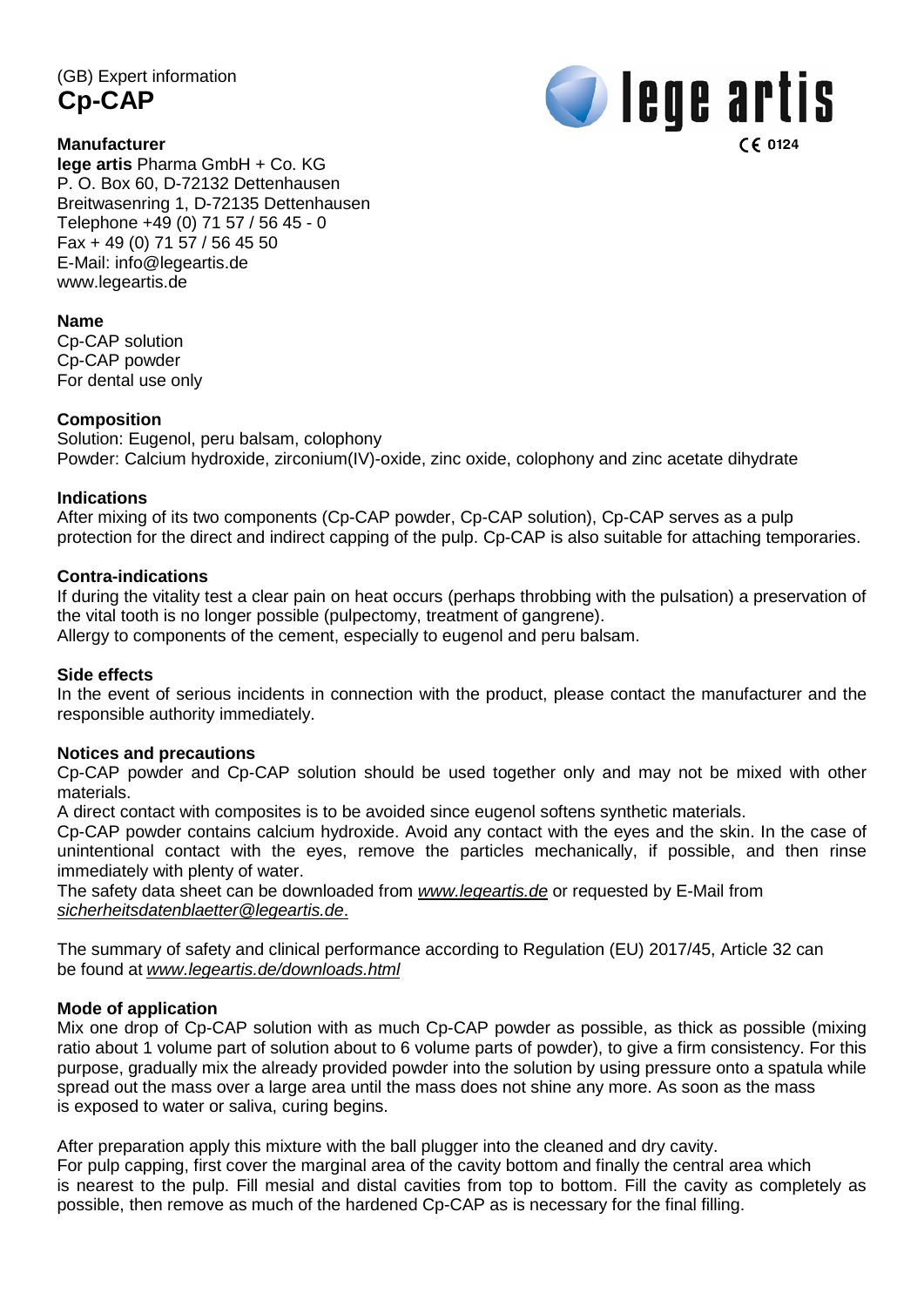Before the application of composites cover the Cp-CAP with a protective layer of phosphate cement (eugenol!).

To avoid pulpal pain following the preparation of vital stumps, temporary measures can be attached with Cp-CAP.

#### **Further notices**

Cp-CAP combines the properties of calcium hydroxide with those of zinc oxide-eugenol cement. Eugenol forms eugenolate complexes, which are the hardening cement matrix, prior to the application with the zinc ions and calcium ions contained or released in the powder component.

Peru balsam serves as a softener of the first paste-like cement and thus facilitates its uniform application in the tooth cavity.

Colophony increases the physical stability of the cement and the adhesion to the cavity wall of the tooth because of its adhesive properties.

Complex formation and thus cement formation is accelerated by the spontaneously soluble zinc acetate dihydrate, which serves as an accelerator. Zirconium(IV)-oxide is a radiopaque filler.

Calcium hydroxide acts strongly alkaline (ca pH 12) and produces a superficial coagulation necrosis on the vital tissue. As a defensive reaction this coagulation necrosis induces the formation of a mineralised barrier towards the pulp, and after about 3 months a closed repair dentine layer (bridging tertiary dentine) can develop. Cp-CAP sets in 100 - 360 seconds from start of mixing. Raised air humidity or high temperatures lead to a reduction, intensive mixing to an extension of the setting time.

Do not return powder remainders into the container.

Keep out of reach of children.

#### **Shelf life**

Cp-CAP solution and Cp-CAP powder shall not be used after the expiry date.

#### **Storage instructions**

Cp-CAP Powder: Always close the container immediately after removing the powder Cp-CAP Solution: No special instructions

#### **Administrative form and package sizes**

5 ml solution Item number 0032303 15 g powder Item number 0032304

#### **Date of revision**

2021-06



LOT



 $\mathbf i$ 



Symbol of "Medical Device"





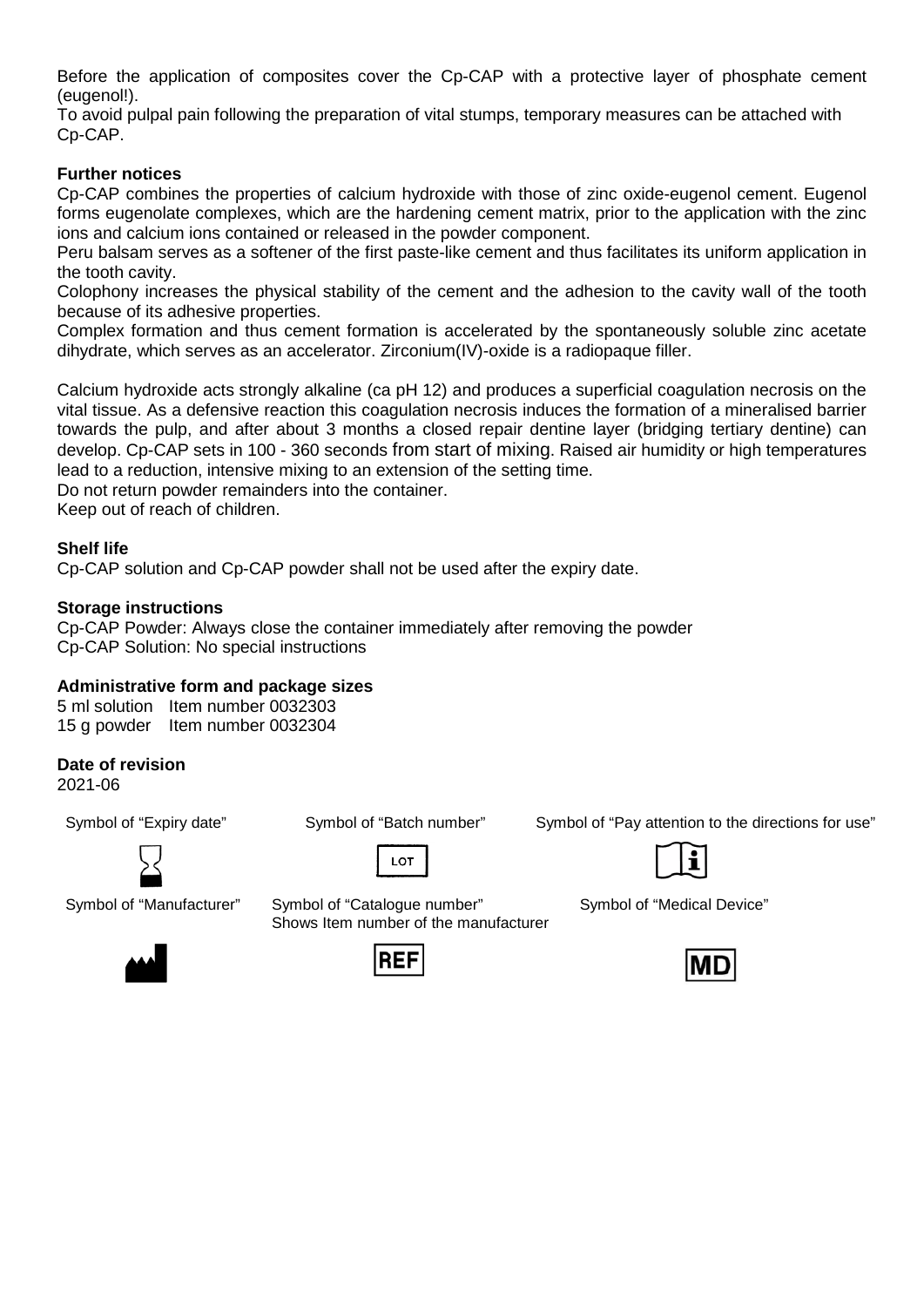# (NL) SAMENVATTING VAN DE PRODUCTKENMERKEN **Cp-CAP**



**Fabrikant**

**lege artis** Pharma GmbH + Co. KG Postfach 60, 72132 Dettenhausen, Duitsland Breitwasenring 1, 72135 Dettenhausen, Duitsland Tel. +49 (0) 71 57 / 56 45 - 0 Fax +49 (0) 71 57/ 56 45 50 E-mail: [info@legeartis.de](mailto:info@legeartis.de) www.legeartis.de

# **Omschrijving**

Cp-CAP-vloeistof Cp-CAP-poeder Alleen voor tandheelkundig gebruik

# **Samenstelling**

Oplossing: eugenol, perubalsem, colofonium Poeder: calciumhydroxide, zirkonium(IV)oxide, zinkoxide, colofonium en zinkacetaat-dihydraat

# **Toepassingen**

Cp-CAP dient na vermenging van de beide componenten (Cp-CAP-poeder, Cp-CAP-vloeistof) voor het direct en indirect overkappen en beschermen van de pulpa. Cp-CAP is ook geschikt voor het bevestigen van tijdelijke voorzieningen.

# **Contra-indicaties**

Als er bij de vitaliteitstest duidelijk sprake is van pijn bij warmte (evt. ook kloppende pijn die overeenstemt met de polsslag), dan is het niet meer mogelijk het gebitselement vitaal te houden (pulpectomie, gangreenbehandeling).

Allergie voor bestanddelen van het cement, in het bijzonder voor eugenol en perubalsem.

# **Bijwerkingen**

Ieder ernstig voorval dat in verband met het product optreedt, moet direct aan de fabrikant en de bevoegde autoriteiten worden gemeld.

# **Opmerkingen en voorzorgsmaatregelen**

Cp-CAP-poeder en Cp-CAP-vloeistof mogen alleen samen worden gebruikt en mogen niet worden gemengd met andere materialen.

Vermijd direct contact met kunststofvullingen (composieten), aangezien eugenol voor verweking van kunststoffen zorgt. Cp-CAP-poeder bevat calciumhydroxide. Vermijd contact met de ogen en de huid. Als het materiaal toch onbedoeld in contact komt met de ogen, moeten de deeltjes indien mogelijk mechanisch worden verwijderd en moeten de ogen daarna direct met veel water worden gespoeld.

Het veiligheidsinformatieblad kan op *[www.legeartis.de](http://www.legeartis.de/)* worden gedownload of per e-mail worden opgevraagd via *[sicherheitsdatenblaetter@legeartis.de](mailto:sicherheitsdatenblaetter@legeartis.de)* .

De samenvatting van de veiligheids- en klinische prestaties volgens Verordening (EU) 2017/745, artikel 32, vindt u onder *www.legeartis.de/downloads.html*

# **Toepassingsinstructies**

Meng een druppel Cp-CAP-vloeistof snel met zo veel mogelijk Cp-CAP-poeder tot een zo dik mogelijke massa (in een mengverhouding van ongeveer 1 volumedeel Cp-CAP-vloeistof op ongeveer 6 volumedelen Cp-CAP-poeder) tot een kort afscheurende consistentie. Werk het poeder over een groot oppervlak en met enige druk met een spatel door de vloeistof heen, tot de massa uiteindelijk niet meer glanst. Zodra de massa in contact komt met water of speeksel begint de uitharding.

Breng het mengsel na het vermengen met behulp van een kogelstopper aan in de gereinigde en droge caviteit.

Bedek voor de overkapping van de pulpa eerst de randzone van de bodem van de caviteit en pas aan het eind het gedeelte dat het dichtst bij de pulpa ligt. Vul bij mesiale of distale caviteiten van boven naar beneden.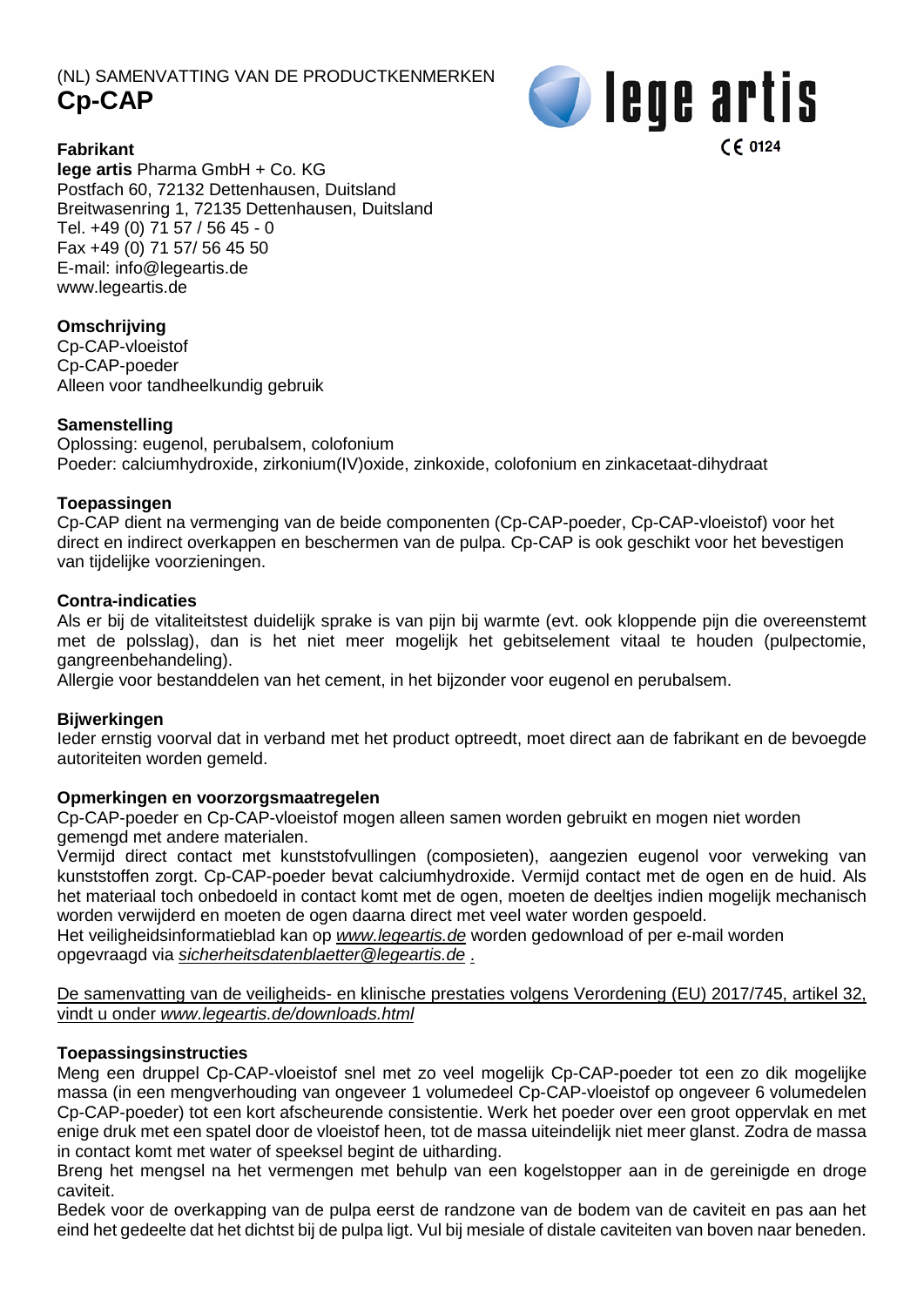Vul de caviteit zo volledig mogelijk en verwijder later zoveel van het uitgeharde Cp-CAP als nodig is voor de definitieve vulling.

Breng voorafgaand aan het plaatsen van kunststofvullingen (composieten) eerst een afdeklaag aan van fosfaatcement over het Cp-CAP (eugenol!).

Ter vermijding van pulpapijn na het prepareren van vitale stompen, kunnen tijdelijke voorzieningen worden bevestigd met Cp-CAP.

#### **Verdere opmerkingen**

Cp-CAP combineert de eigenschappen van calciumhydroxide met de eigenschappen van een zinkoxideeugenolcement. Voorafgaand aan het aanbrengen van het materiaal vormt eugenol bij het maken van het cement met behulp van de in de poedercomponent aanwezige resp. door de poeder afgegeven zinkionen en calciumionen eugenolaatcomplexen, die de uithardende cementmatrix vormen.

De perubalsem dient voor het eerst nog pasteuze cement als weekmaker en vergemakkelijkt zo het gelijkmatig aanbrengen van het materiaal in de caviteit.

Het colofonium verhoogt door zijn kleefeigenschappen de fysieke stabiliteit van het cement en daarmee de hechting aan de wanden van de caviteit in het gebitselement.

De complexvorming en daarmee de vorming van het cement zelf wordt versneld door het e spontaan oplossende en daardoor als accelerator dienende zinkacetaat-dihydraat. Zirkonium(IV)-oxide is een röntgenopake vulstof.

Calciumhydroxide werkt sterk alkalisch (ca. pH 12) en zorgt op vitaal weefsel voor een oppervlakkige coagulatienecrose. Deze coagulatienecrose leidt tot een afweerreactie waarbij richting de pulpa een gemineraliseerde barrière wordt gevormd. Daarna wordt er na ca. 3 maanden een herstellende, gesloten dentinelaag gevormd (bridging, tertiair dentine). Cp-CAP hardt uit binnen 100 - 360 seconden (vanaf het begin van het mengen). Een hogere luchtvochtigheid en hogere temperaturen verkorten de uithardingsduur, intensiever vermengen leidt tot een verlenging van de uithardingsduur.

Doe poederresten niet terug in de verpakking.

Buiten bereik van kinderen bewaren.

#### **Houdbaarheid**

Gebruik de Cp-CAP-vloeistof en het Cp-CAP-poeder niet na afloop van de vervaldatum.

#### **Instructies voor het bewaren en opslaan**

Cp-CAP-poeder: Sluit de verpakking altijd direct na verwijdering van het poeder. Cp-CAP-vloeistof: Geen bijzondere instructies.

#### **Toedieningsvorm en verpakkingen**

5 ml vloeistof artikelnummer 0032303 15 g poeder artikelnummer 0032304

#### **Versie van de informatie**

2021-06

Symbool voor 'Te gebruiken tot' Symbool voor 'Batchcode' Symbool voor 'Raadpleeg de







Symbool voor 'Fabrikant' Symbool voor 'Bestelnummer' Geeft het artikelnummer van de fabrikant aan



gebruiksaanwijzing'



Symbool voor 'Medisch hulpmiddel'

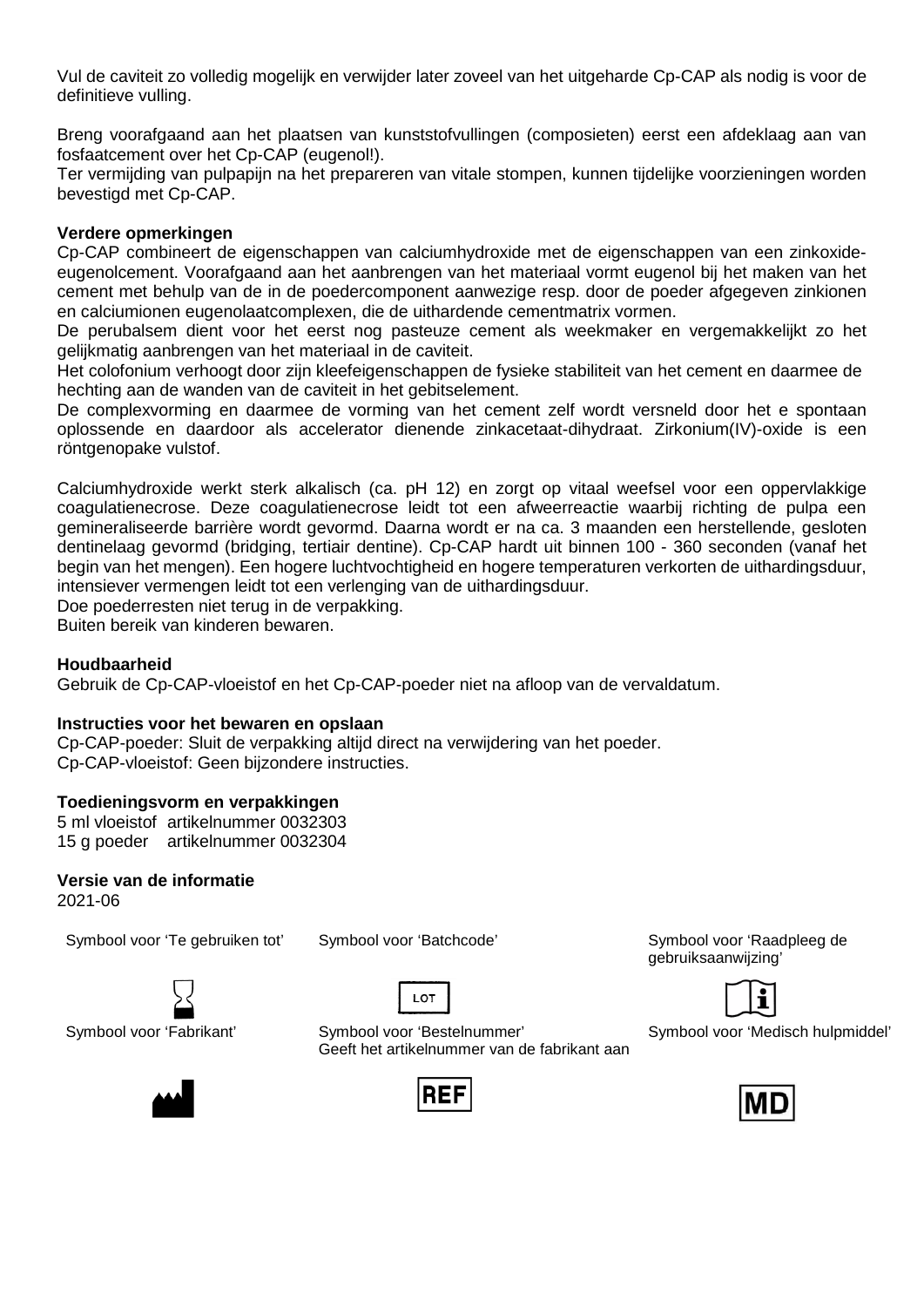# (HR) SAŽETAK OPISA SVOJSTAVA PROIZVODA **Cp-CAP**



# **Proizvođač**

**lege artis** Pharma GmbH + Co. KG p. p. 60, D-72132 Dettenhausen Breitwasenring 1, D-72135 Dettenhausen Telefon +49 (0) 71 57 / 56 45 - 0 Telefaks +49 (0) 71 57 / 56 45 50 E-pošta: [info@legeartis.de](mailto:info@legeartis.de) www.legeartis.de

# **Naziv**

Otopina Cp-CAP Prah Cp-CAP Samo za stomatološku uporabu

# **Sastojci**

Otopina: eugenol, peruanski balzam, kolofonij Prah: kalcijev hidroksid, cirkonijev(IV) oksid, cinkov oksid, kolofonij i cinkov acetat dihidrat

# **Područja primjene**

Cp-CAP nakon miješanja njegovih dviju komponenata (praha i otopine Cp-CAP) služi kao zaštita za pulpu prilikom direktnog i indirektnog prekrivanja pulpe. Cp-CAP prikladan je i za pričvršćivanje privremenih nadomjestaka.

# **Kontraindikacije**

U slučaju jasnih bolova (eventualno čak i pulsirajućih bolova) pri izlaganju zuba toplini tijekom ispitivanja vitalnosti nije više moguće sačuvati vitalnost (pulpektomija, liječenje gangrene). Alergija na sastojke cementa, osobito eugenol i peruanski balzam.

# **Nuspojave**

U slučaju ozbiljnih incidenata vezanih uz proizvod odmah se obratite proizvođaču i nadležnoj ustanovi.

# **Napomene i mjere opreza**

Prah i otopina Cp-CAP smiju se upotrebljavati samo zajedno te se ne smiju miješati s drugim materijalima. Valja izbjegavati izravan kontakt s plastičnim ispunima (kompoziti) jer eugenol omekšava plastiku. Prah Cp-CAP sadržava kalcijev hidroksid. Izbjegavajte kontakt s očima i kožom. Pri slučajnom kontaktu s očima po mogućnosti uklonite čestice mehanički i zatim isperite oči s puno vode.

Sigurnosno-tehnički list možete preuzeti sa stranice *[www.legeartis.de](http://www.legeartis.de/)* ili ga zatražiti slanjem e-pošte na adresu *[sicherheitsdatenblaetter@legeartis.de](mailto:sicherheitsdatenblaetter@legeartis.de)*.

Sažetak o sigurnosnoj i kliničkoj učinkovitosti u skladu s čl. 32. Uredbe (EU) 2017/745 možete pronaći na stranici *www.legeartis.de/downloads.html*

# **Način primjene**

Brzo pomiješajte jednu kap otopine Cp-CAP sa što većom količinom praha Cp-CAP (omjer volumnog udjela otopine Cp-CAP prema volumnom udjelu praha Cp-CAP otprilike 1 : 6) da nastane masa što gušće konzistencije koja nakratko puca. U tu svrhu postupno lopaticom umiješajte i utisnite pripremljeni prah u čitavu površinu otopine sve dok se masa više ne bude sjajila. Čim masa dođe u dodir s vodom ili slinom, počinje se stvrdnjavati.

Nakon miješanja, kuglastim nabijačem postavite smjesu u očišćeni i suhi kavitet.

Prilikom prekrivanja pulpe prvo prekrijte rubni dio dna kaviteta, a na kraju središnji dio koji je najbliži pulpi. Mezijalne i distalne kavitete ispunite odozgo prema dolje. Po mogućnosti ispunite kavitet do kraja i kasnije uklonite onoliko stvrdnute mase Cp-CAP koliko je potrebno za završno punjenje.

Prije stavljanja plastičnih ispuna (kompoziti) postavite pokrovni sloj od fosfatnog cementa preko mase Cp-CAP (eugenol!).

Za izbjegavanje bolova povezanih s pulpom se nakon pripreme vitalnih bataljaka mogu s pomoću mase Cp-CAP pričvrstiti privremeni nadomjesci.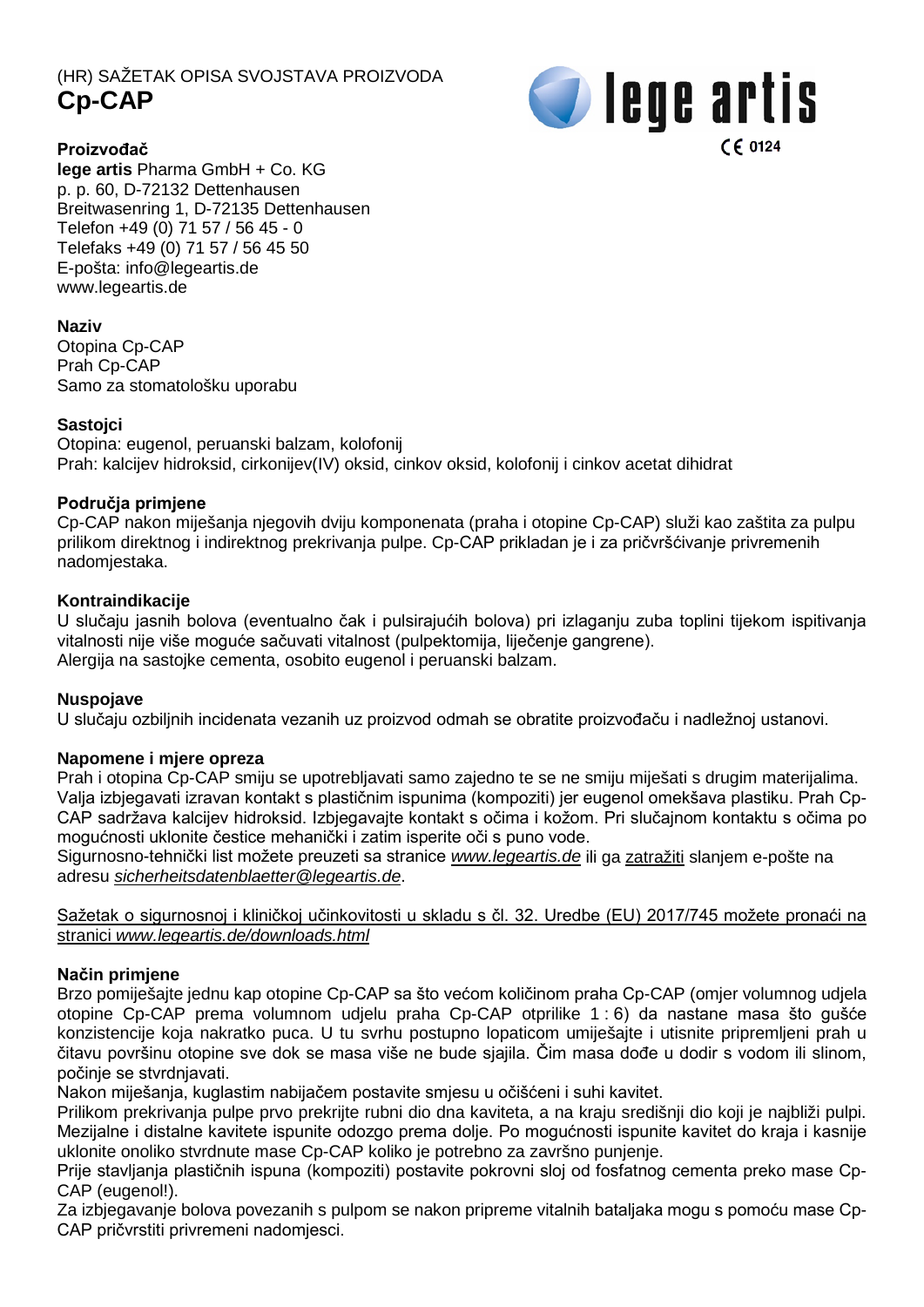#### **Dodatne napomene**

Cp-CAP kombinira svojstva kalcijeva hidroksida sa svojstvima cementa na bazi cinkova oksida i eugenola. Eugenol prilikom pripreme cementa i prije njegove primjene zajedno s cinkovim ionima i kalcijevim ionima koji su sadržani u prahu i oslobađaju se iz njega tvori komplekse eugenolata, koji čine stvrdnjavajuću cementnu matricu.

Peruanski balzam služi za omekšavanje cementa koji prvotno ima konzistentnost paste i time olakšava ravnomjerno postavljanje u kavitet.

Kolofonij na temelju svojih adhezivnih svojstava povećava fizičku stabilnost cementa i prianjanje uz stijenku kaviteta u zubu.

Cinkov acetat dihidrat, koji je spontano topljiv i stoga služi kao akcelerator, ubrzava stvaranje kompleksa i cementa. Cirkonijev(IV) oksid punilo je koje je vidljivo rendgenski.

Kalcijev hidroksid odlikuje se visokom alkaličnošću (otprilike pH 12) i na vitalnom tkivu izaziva površinsku koagulacijsku nekrozu. Koagulacijska nekroza kao dio obrambene reakcije potiče formiranje mineralizirane barijere prema pulpi, pri čemu nakon oko 3 mjeseca može nastati zatvoreni sloj reparativnog dentina (premošćivanje, tercijarni dentin). Cp-CAP se stvrdnjava u roku od 100 – 360 sekundi (od početka miješanja). Povećana vlažnost zraka i visoke temperature skraćuju vrijeme stvrdnjavanja, dok intenzivno miješanje produljuje vremena stvrdnjavanja.

Ostatke praha nemojte vraćati u posudu.

Čuvati na mjestu nedostupnom djeci.

# **Rok valjanosti**

Otopina i prah Cp-CAP ne smiju se upotrebljavati nakon isteka roka valjanosti.

#### **Upute za skladištenje i pohranjivanje**

Prah Cp-CAP: nakon uzimanja praha uvijek odmah zatvorite bočicu Otopina Cp-CAP: nema posebnih napomena

# **Farmaceutski oblik i veličine pakiranja**

5 ml otopine Br. artikla 0032303 15 g praha Br. artikla 0032304

# **Verzija informacija**

2021-06





Simbol za "proizvođač" Simbol za "broj narudžbe" Prikazuje broj artikla proizvođača



Simbol za "upotrijebiti do" Simbol za "oznaka šarže" Simbol za "pridržavati se uputa za uporabu"



Simbol za "medicinski proizvod"

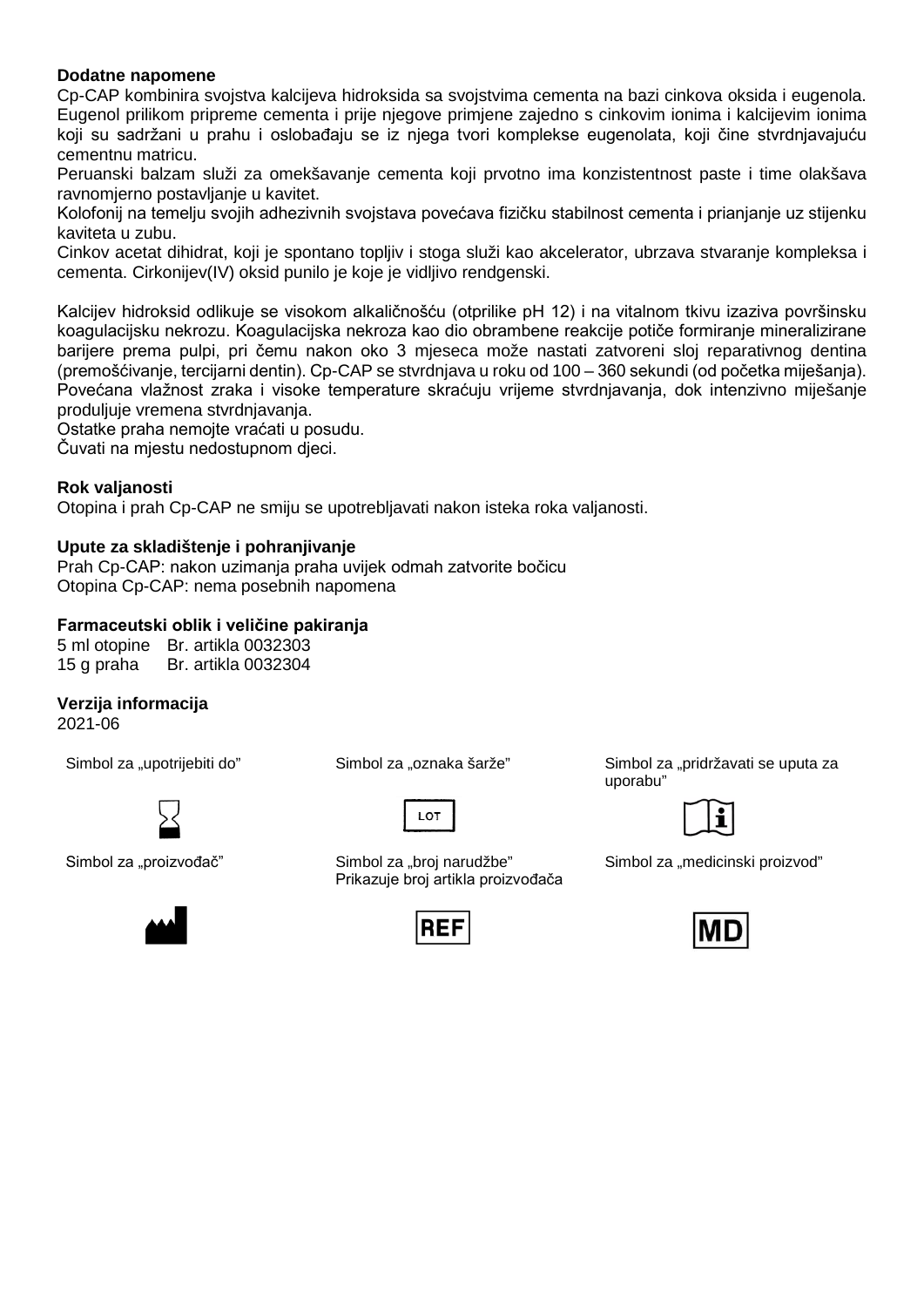# (RS) SAŽETAK KARAKTERISTIKA LEKA **Cp-CAP**



# **Proizvođač**

**lege artis** Pharma GmbH + Co. KG Postfach 60, D-72132 Dettenhausen Breitwasenring 1, D-72135 Dettenhausen Telefon +49 (0) 71 57 / 56 45 - 0 Faks +49 (0) 71 57 / 56 45 50 E-mail: [info@legeartis.de](mailto:info@legeartis.de) www.legeartis.de

# **Naziv**

Cp-CAP rastvor Cp-CAP prašak Samo za dentalnu upotrebu

# **Sastav**

Rastvor: eugenol, balzam peruvianum, kolofonijum Prašak: kalcijum hidroksid, cirkonijum(IV)-oksid, cink-oksid, kolofonijum i cink acetat dihidrat

# **Područja primene**

Cp-CAP nakon mešanja svojih komponenti (Cp-CAP prašak, Cp-CAP rastvor) služi kao zaštita pulpe za direktno i indirektno prekrivanje pulpe. Cp-CAP je takođe predviđen za pričvršćivanje provizorijuma.

# **Kontraindikacije**

Ukoliko prilikom provere vitalnosti nastupi nedvosmislen bol kao reakcija na toplotu (eventualno uz pulsiranje), održavanje vitalnosti više nije moguće (pulpektomija, lečenje gangrene). Alergije na komponente cementa, naročito na eugenol i balzam peruvianum.

#### **Nuspojave**

Ukoliko nastupe teške nuspojave koje su povezane sa proizvodom, bez odlaganja se obratite proizvođaču i nadležnoj instituciji.

#### **Napomene i mere opreza**

Cp-CAP prašak i Cp-CAP rastvor se smeju koristiti samo zajedno i ne smeju se mešati sa drugim materijama.

Izbegavajte kontakt sa plastičnim punjenjima (kompozitima), jer eugenol omekšava plastiku. Cp-CAP prašak sadrži kalcijum-hidroksid. Izbegavajte kontakt sa očima i kožom. Ukoliko dođe do nehotičnog kontakta sa očima, ako je moguće odmah mehanički uklonite čestice i isperite sa mnogo vode.

Bezbednosni list se može preuzeti na adresi *[www.legeartis.de](http://www.legeartis.de/)* ili se može zatražiti putem e-pošte na *[sicherheitsdatenblaetter@legeartis.de](mailto:sicherheitsdatenblaetter@legeartis.de)*.

Kratak izveštaj o bezbednosti i kliničkom učinku u skladu sa Uredbom (EU) 2017/745, član 32 možete pogledati na adresi *www.legeartis.de/downloads.html*

# **Način primene**

Jednu kap Cp-CAP rastvora sa što većom količinom Cp-CAP praška umešajte brzo i što gušće (u razmeri od otprilike 1 volumen Cp-CAP rastvora prema 6 volumena Cp-CAP praška), tako da dobijete nekohezivnu konzistenciju. U tu svrhu pomoću špatule postepeno i uz pritisak dodajte pripremljeni prašak na velikoj površini u rastvor, sve dok se ne izgubi sjaja smeše. Čim se smeša izloži vodi ili pljuvački, otpočinje stvrdnjavanje.

Nakon mešanja nanesite mešavinu pomoću nabijača u očišćeni i suvi kavitet.

Za prekrivanje pulpe prvo prekrijte ivicu dna kaviteta, a na kraju centralno mesto koje je najbliže pulpi. Kod mezijalnih ili distalnih kaviteta punite odozgo nadole. Kavitet po mogućstvu napunite potpuno, pa kasnije uklonite stvrdnuto sredstvo Cp-CAP toliko da ostane količina potrebna za konačno punjenje.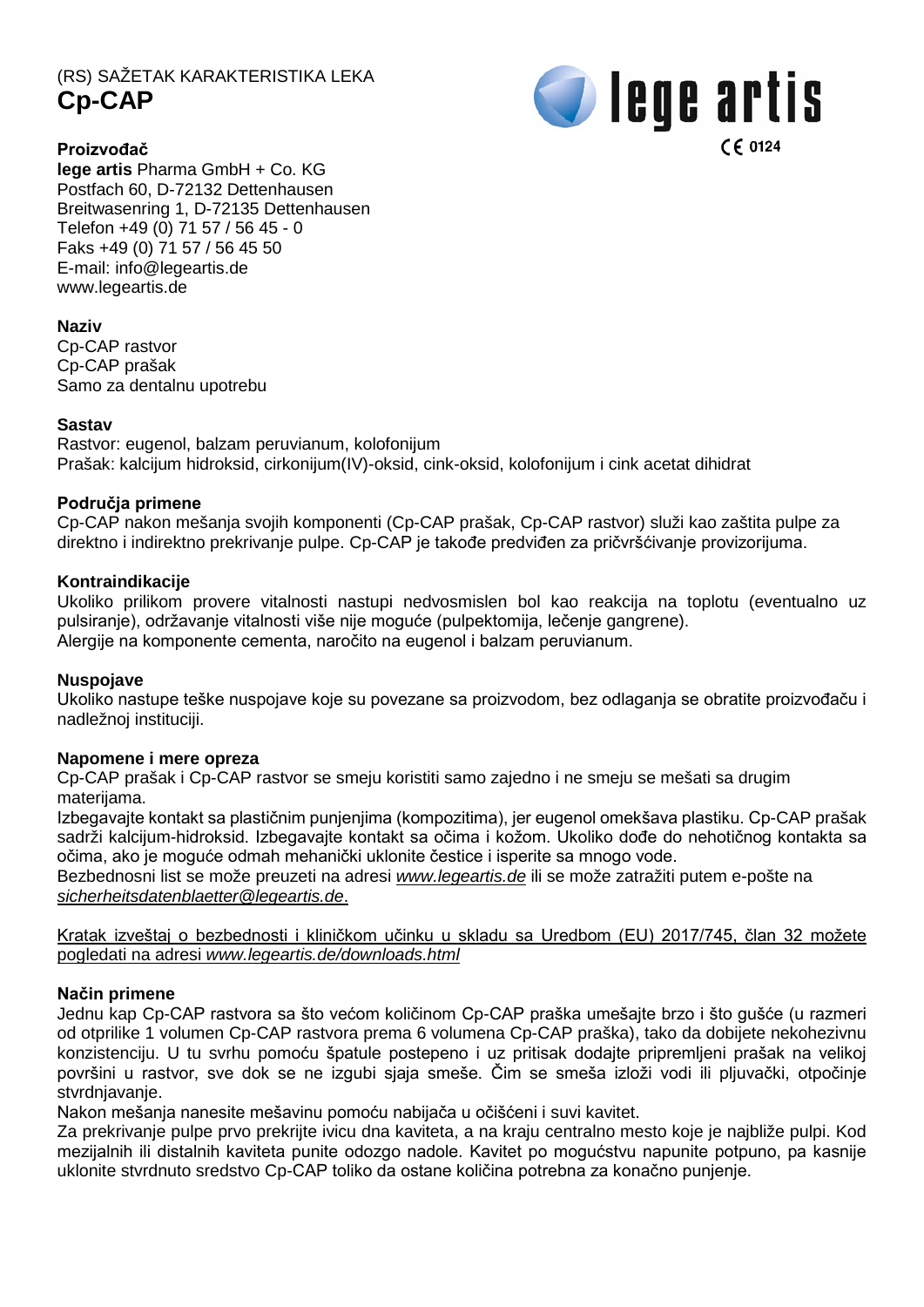Pre apliciranja plastičnih punjenja (kompozita), preko sredstva Cp-CAP nanesite prekrivni sloj od fosfatnog cementa (eugenol!).

Radi izbegavanja palpatornog bola nakon preparacije vitalnih patrljaka, provizorijumi se mogu pričvrstiti sredstvom Cp-CAP.

#### **Dodatne napomene**

Cp-CAP objedinjuje karakteristike kalcijum hidroksida sa karakteristikama cink-oksidnog eugenol-cementa. Prilikom pripreme cementa, pre primene sa jonima cinka i jonima kalcijuma koji se nalaze u komponenti praška odn. koji se tom prilikom oslobađaju, eugenol formira eugenolat komplekse koji predstavljaju matriks za stvrdnjavanje cementa.

Balzam peruvianum služi kao omekšivač cementa koji prvo dobija konzistenciju paste i tako olakšava ravnomerno apliciranje u zubnom kavitetu.

Kolofonijum usled karakteristika lepljenja povećava fizičku stabilnost cementa i prianjanje na zidu kaviteta zuba.

Formiranje kompleksa, a time i cementa, ubrzava se zahvaljujući cink acetat dihidratu, koji se spontano rastvara i tako služi kao akcelerator. Cirkonijum(IV)-oksid je sredstvo za punjenje koje se vidi na rendgenu.

Kalcijum hidroksid je jako alkalno sredstvo (oko Ph 12) i na vitalnom tkivu stvara površinsku koagulacionu nekrozu. Koagulaciona nekroza u pulpi nagore indukuje mineralizovanu barijeru kao odbrambeni mehanizam, pri čemu nakon 3 meseca može nastati zatvoreni reparacioni sloj dentina (bridging, tercijalni dentin). Cp-CAP se vezuje za 100−360 sekundi (od početka mešanja). Povećana vlažnost vazduha i visoke temperature dovode do skraćenja, a mešanje do produženja vremena vezivanja.

Ostatke praška nemojte vraćati u posudu.

Držite na mestu kome deca nemaju pristup.

#### **Rok trajanja**

Cp-CAP rastvor i Cp-CAP prašak se po isteku datuma trajanja više ne smeju koristiti.

#### **Napomena za skladištenje i čuvanje**

Cp-CAP prašak: Posudu uvek zatvarajte odmah nakon uzimanja praška Cp-CAP rastvor: Bez posebnih napomena

#### **Farmaceutski oblik i veličine pakovanja**

| Rastvor od 5 ml | Broj artikla 0032303 |
|-----------------|----------------------|
| Prašak od 15 g  | Broj artikla 0032304 |

#### **Stanje informacija**

2021-06

Simbol za "Može se koristiti do" Simbol za "Oznaka šarže" Simbol za "Pridržavajte se uputstva



 $10T$ 

Simbol za "Proizvođač" Simbol za "Porudžbeni broj"

Predstavlja broj proizvoda proizvođača



za upotrebu"



Simbol za "Medicinski proizvod"

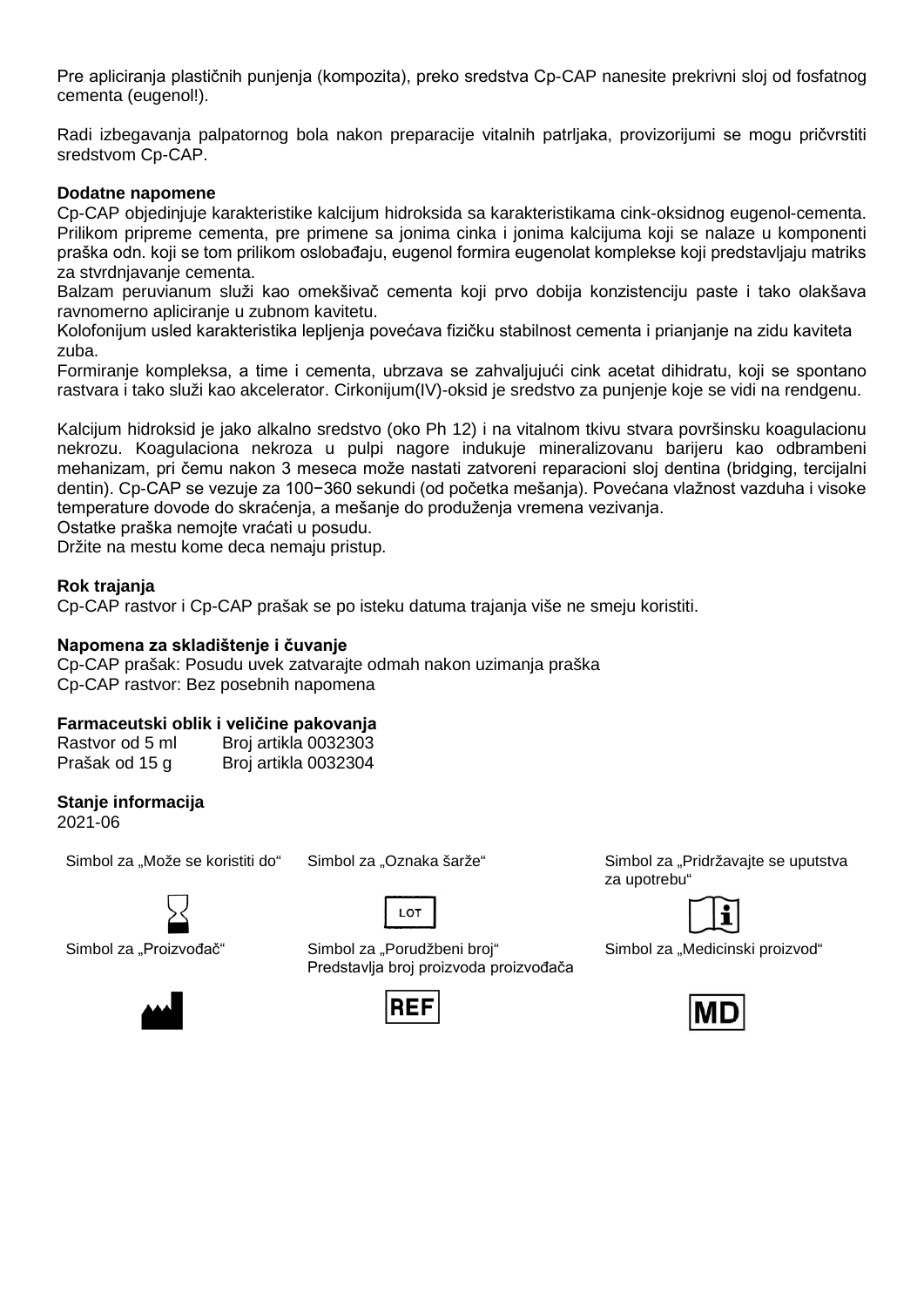# (Sl) POVZETEK GLAVNIH ZNAČILNOSTI ZDRAVILA **Cp-CAP**



 $C \in 0124$ 

**Proizvajalec**

**lege artis** Pharma GmbH + Co. KG Postfach 60, D-72132 Dettenhausen Breitwasenring 1, D-72135 Dettenhausen Tel: +49 (0) 71 57/56 45-0 Faks: +49 (0) 71 57/56 45 50 E-pošta: [info@legeartis.de](mailto:info@legeartis.de) www.legeartis.de

# **Opis izdelka**

Raztopina Cp-CAP Prašek Cp-CAP Samo za zobozdravstveno uporabo

# **Sestava**

Raztopina: evgenol, Peru balzam, kolofonija Prašek: kalcijev hidroksid, cirkonijev (IV) oksid, cinkov oksid, kolofonija in cinkov acetat dihidrat

# **Področja uporabe**

Po premešanju obeh komponent (prašek Cp-CAP, raztopina Cp-CAP) se izdelek Cp-CAP uporablja za zaščito pulpe pri neposrednem in posrednem prekrivanju pulpe. Izdelek Cp-CAP je primeren tudi za pritrditev provizorijev.

# **Kontraindikacije**

Če se pri testu vitalnosti jasno pokaže bolečina ob vročini (morda tudi trkanje v ritmu srčnega utripa), ohranitev vitalnosti več ni mogoča (pulpektomija, zdravljenje gangrene). Alergija na sestavine cementa, zlasti na evgenol in Peru balzam.

#### **Neželeni učinki**

V primeru resnih zapletov v zvezi z izdelkom se nemudoma obrnite na proizvajalca in pristojni organ.

#### **Napotki in previdnostni ukrepi**

Prašek Cp-CAP in raztopino Cp-CAP lahko uporabljate le skupaj in ju ne smete mešati z drugimi materiali. Preprečite neposredni stik z zalivkami iz umetne mase (kompozitov), saj evgenol mehča umetne mase. Prašek Cp-CAP vsebuje kalcijev hidroksid. Preprečite stik z očmi in kožo. V primeru nenamernega stika z očmi po možnosti mehansko odstranite delce in nato takoj spirajte z veliko vode. Varnostni list lahko prenesete s strani *[www.legeartis.de](http://www.legeartis.de/)* ali ga zahtevate po e-pošti *[sicherheitsdatenblaetter@legeartis.de](mailto:sicherheitsdatenblaetter@legeartis.de)*.

Kratko poročilo o varnosti in klinični učinkovitosti v skladu z Uredbo (EU) 2017/745, člen 32, najdete na *www.legeartis.de/downloads.html*

# **Način uporabe**

Hitro zmešajte eno kapljico raztopine Cp-CAP s čim večjo količino praška Cp-CAP v čim gostejšo nekohezivno maso (v mešalnem razmerju približno 1 volumski del raztopine Cp-CAP in približno 6 volumskih delov praška Cp-CAP). V ta namen postopoma z lopatko v raztopino s pritiskom na čim večji površini mešajte v pripravljeni prašek, dokler se masa več ne sveti. Takoj, ko je masa izpostavljena vodi ali slini, se začne strievati.

Po mešanu zmes nanesite s krogličnim kondenzatorjem v očiščeno in osušeno kaviteto.

Če želite pulpo prekriti, najprej pokrijte robno območje dna kavitete in na koncu osrednjo točko, ki je najbližje pulpi. Mezialne ali distalne kavitete polnite od zgoraj navzdol. Čim bolj napolnite kaviteto in kasneje odstranite toliko strjenega materiala Cp-CAP, kolikor ga potrebujete za končno polnjenje.

Pred nanosom zalivk iz umetne mase (kompozitov) prek Cp-CAP ustvarite prekrivno plast iz fosfatnega cementa (evgenol!).

Da bi se po preparaciji vitalnih krnov izognili bolečinam v pulpi, lahko provizorije pritrdite s Cp-CAP.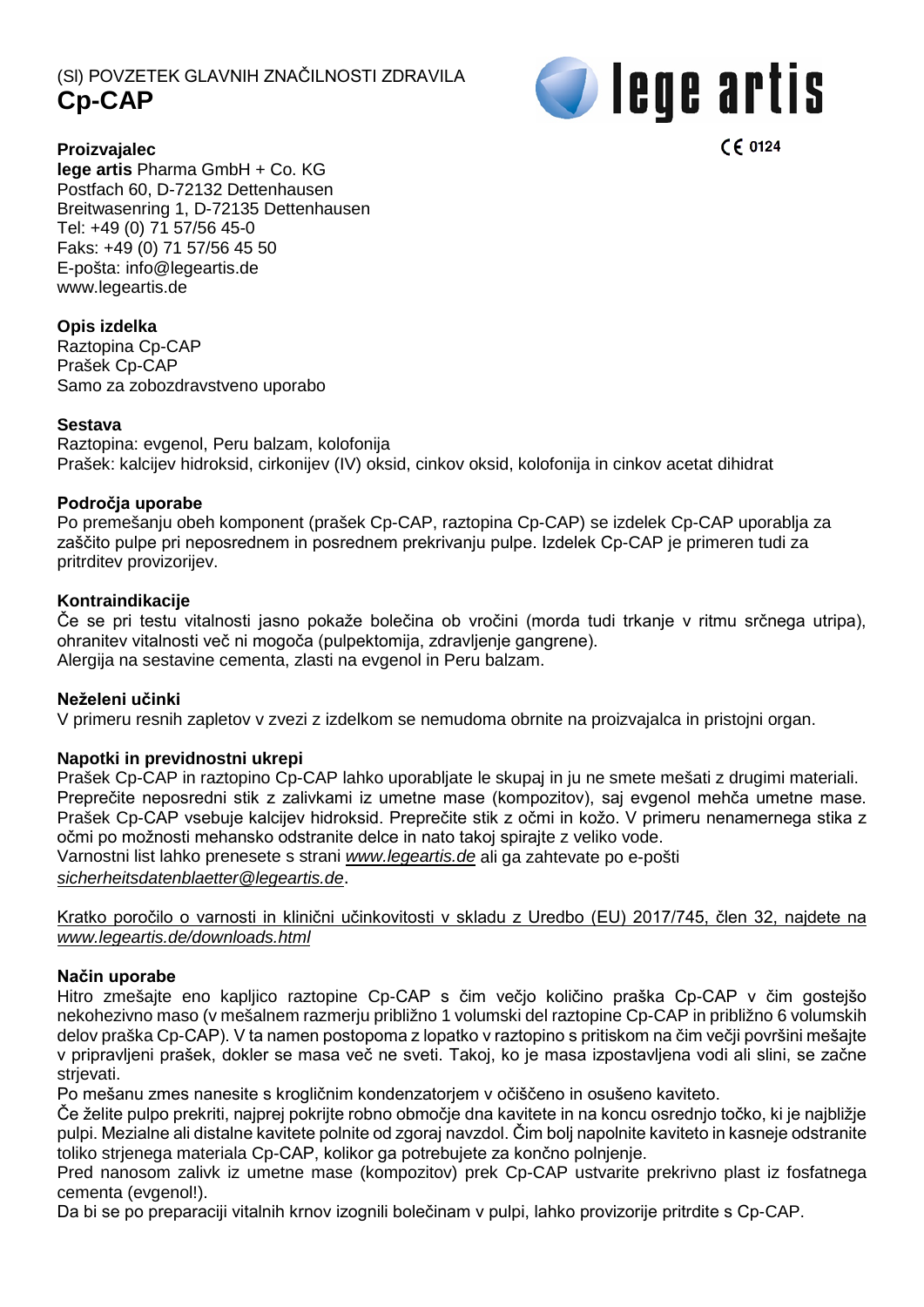# **Nadaljnji napotki**

Cp-CAP združuje lastnosti kalcijevega hidroksida z lastnostmi evgenolnega cementa s cinkovim oksidom. Evgenol med izdelavo cementa pred uporabo s cinkovimi in kalcijevimi ioni, ki so prisotni v praškasti komponenti oz. se iz nje sproščajo, tvori komplekse evgenolata, ki predstavljajo strjeni cementni matriks. Peru balzam služi kot mehčalec cementa, ki je prvotno konsistence paste, s čimer olajša enakomerno nanašanje v zobno kaviteto.

Kolofonija s svojo lepljivostjo povečuje fizikalno stabilnost cementa in adhezijo na stene zobne kavitete. Nastajanje kompleksa in s tem cementa pospeši cinkov acetat dihidrat, ki se spontano sprošča in služi kot pospeševalec. Cirkonijev (IV) oksid je polnilo, vidno na rentgenu.

Kalcijev hidroksid je močno alkalen (vrednost pH približno 12) in povzroča površinsko koagulacijsko nekrozo na vitalnem tkivu. Ta koagulacijska nekroza kot obrambno reakcijo v pulpi inducira nastajanje mineralizirane pregrade, pri čemer lahko po pribl. 3 mesecih nastane zaprta reparacijska plast dentina (premostitev, terciarni dentin). Cp-CAP se strdi v 100-360 sekundah (od začetka mešanja). Večja zračna vlaga in višje temperature imajo za posledico skrajšano, intenzivnejše mešanje in podaljšanje časa strjevanja. Ostankov praška ne vračajte v posodo.

Shranjujte nedostopno otrokom.

#### **Rok uporabnosti**

Raztopina Cp-CAP in praška Cp-CAP ni več dovoljeno uporabiti po poteku roka uporabnosti.

#### **Napotki glede shranjevanja**

Prašek Cp-CAP: Ko prašek odvzamete, posodo vedno dobro zaprite Raztopina Cp-CAP: Ni posebnih napotkov

#### **Farmacevtska oblika in vsebina**

| 5 ml raztopine | št. artikla 0032303 |
|----------------|---------------------|
| 15 g praška    | št. artikla 0032304 |

#### **Datum zadnje revizije besedila**

2021-06

,

Simbol za oznako »Rok uporabnosti«







Simbol za »Proizvajalec« simbol za »Številka artikla« prikazuje številko artikla proizvajalca



LOT





simbol za »Medicinski pripomoček«

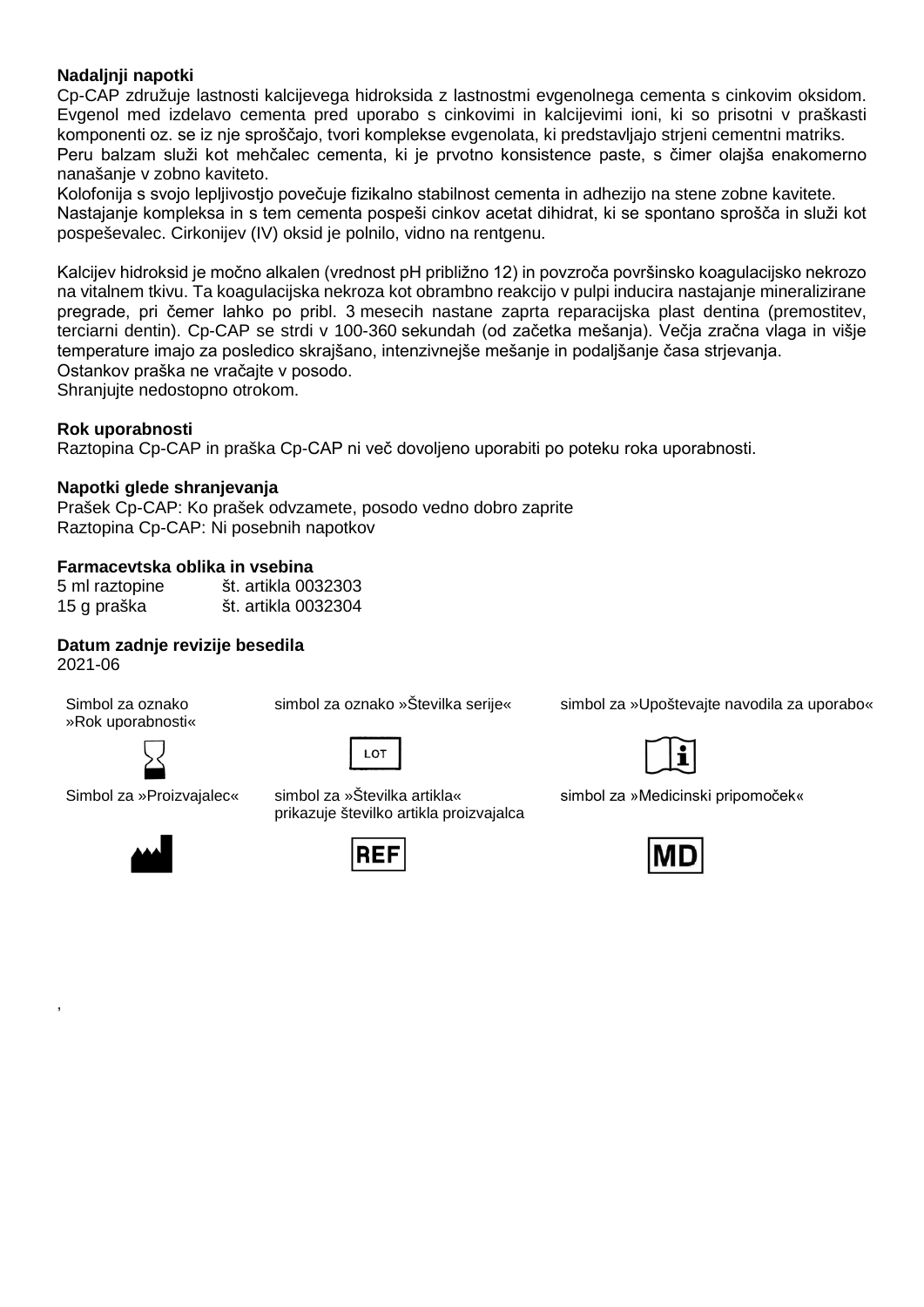(CZ) SOUHRN ÚDAJŮ O PŘÍPRAVKU **Cp-CAP**



**(CZ) Výrobce lege artis** Pharma GmbH + Co. KG Postfach 60, 72132 Dettenhausen, Německo Breitwasenring 1, 72135 Dettenhausen, Německo Tel. +49 (0) 715 756 450 Fax +49 (0) 715 756 4550 E-mail: [info@legeartis.de](mailto:info@legeartis.de) www.legeartis.de

# **Označení**

Roztok Cp-CAP Prášek Cp-CAP Pouze pro stomatologické použití

# **Složení**

Roztok: eugenol, peruánský balzám, kalafuna Prášek: hydroxid vápenatý, oxid zirkoničitý, oxid zinečnatý, kalafuna a dihydrát octanu zinečnatého

# **Oblasti použití**

Po smíchání dvou složek (prášku Cp-CAP a roztoku Cp-CAP) slouží přípravek Cp-CAP jako ochrana pulpy k přímému i nepřímému překrytí pulpy. Cp-CAP je vhodný také pro cementování dočasných náhrad.

# **Kontraindikace**

Pokud se při zkoušce vitality objeví jednoznačná bolestivá reakce na teplo (případně i tepavá bolest s pulzem), není již možné vitalitu zachovat (pulpektomie, léčba gangrény). Alergie na složky cementu, zejména na eugenol a peruánský balzám.

#### **Nežádoucí účinky**

V případě, že v souvislosti s výrobkem dojde k nějaké závažné nežádoucí příhodě, neprodleně kontaktujte výrobce a příslušný úřad.

#### **Upozornění a preventivní opatření**

Prášek Cp-CAP a roztok Cp-CAP lze používat pouze společně a nesmí se míchat s jinými materiály. Je třeba se vyhnout přímému kontaktu s plastovými (kompozitovými) výplněmi, protože eugenol plasty změkčuje. Prášek Cp-CAP obsahuje hydroxid vápenatý. Vyvarujte se styku s očima a s kůží. V případě náhodného kontaktu s očima odstraňte částice pokud možno mechanicky a poté je okamžitě vypláchněte velkým množstvím vody.

Bezpečnostní list si můžete stáhnout z webu *[www.legeartis.de](http://www.legeartis.de/)* nebo o něj můžete požádat e-mailem na *[sicherheitsdatenblaetter@legeartis.de](mailto:sicherheitsdatenblaetter@legeartis.de)*.

Souhrn údajů o bezpečnosti a klinické funkci podle článku 32 nařízení (EU) 2017/745 je dostupný na webu *www.legeartis.de/downloads.html*.

#### **Způsob použití**

Smíchejte rychle jednu kapku roztoku Cp-CAP s co největším množstvím prášku Cp-CAP, aby vznikla co nejhustější směs (v poměru přibližně 1 objemový díl roztoku Cp-CAP a 6 objemových dílů prášku Cp-CAP) s pevnou konzistencí. Již přidaný prášek postupně špachtlí pod tlakem vmíchávejte do roztoku a hmotu roztírejte na velkou plochu, dokud se nepřestane lesknout. Jakmile je hmota vystavena působení vody nebo slin, začíná vytvrzování.

Po promíchání naneste hmotu kuličkovým cpátkem do vyčištěné a suché kavity.

Pro překrytí pulpy nejprve zakryjte okrajovou zónu dna kavity a nakonec centrální oblast nejblíže pulpě. Meziální nebo distální kavity vyplňujte shora dolů. Kavitu vyplňte, co nejvíce to půjde, a později odstraňte tolik vytvrzeného materiálu Cp-CAP, kolik ho je třeba odstranit kvůli definitivní výplni.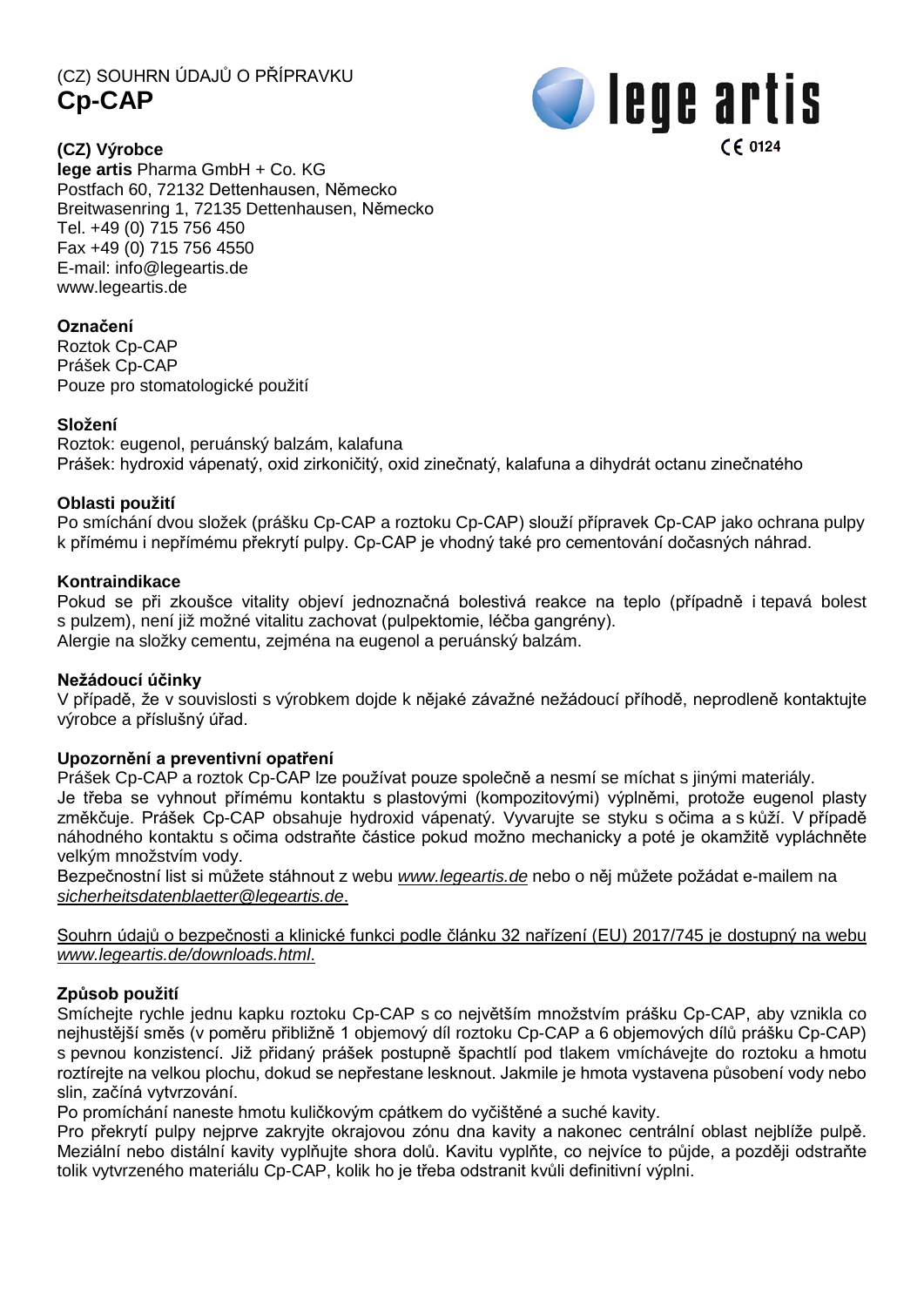Před aplikací plastových výplní (kompozitů) naneste na materiál Cp-CAP krycí vrstvu fosfátového cementu (eugenol).

Po preparaci vitálních pahýlů je možné dočasné náhrady fixovat materiálem Cp-CAP jako prevenci proti bolestivosti pulpy.

# **Další pokyny**

Cp-CAP kombinuje vlastnosti hydroxidu vápenatého s vlastnostmi cementu na bázi oxidu zinečnatého a eugenolu. Při vzniku cementu před aplikací vytváří eugenol s ionty zinku a vápníku obsaženými v práškové složce, resp. uvolněnými z práškové složky komplexy eugenolátu, které tvoří tvrdnoucí cementovou matrici. Peruánský balzám slouží jako změkčovadlo nejprve pastovitého cementu, a usnadňuje tak jeho rovnoměrnou aplikaci do kavity.

Kalafuna díky svým adhezivním vlastnostem zvyšuje fyzikální stabilitu cementu a jeho schopnost přilnout ke stěně zubní kavity.

Tvorbu komplexu, a tím i cementu, urychluje dihydrát octanu zinečnatého, který je samovolně rozpustný, a slouží tak jako urychlovač. Oxid zirkoničitý je radioopákní plnivo.

Hydroxid vápenatý má silně alkalický účinek (pH přibl. 12) a způsobuje povrchovou koagulační nekrózu vitální tkáně. Tato koagulační nekróza vyvolává tvorbu mineralizované bariéry jako obrannou reakci směrem k pulpě, přičemž přibližně po 3 měsících může vzniknout uzavřená reparační vrstva dentinu (přemostění, terciární dentin). Cp-CAP tuhne během 100 až 360 sekund (od začátku míchání). Vyšší vlhkost a vysoké teploty dobu tuhnutí zkracují, intenzivnější míchání ji naopak prodlužuje. Nevracejte zbytky prášku do nádobky.

Uchovávejte mimo dosah dětí.

# **Doba použitelnosti**

Roztok Cp-CAP a prášek Cp-CAP by neměly být používány po uplynutí doby použitelnosti.

#### **Pokyny pro skladování a uchovávání**

Prášek Cp-CAP: Po odebrání prášku nádobku vždy ihned zavřete. Roztok Cp-CAP: Žádné zvláštní pokyny.

# **Dávkovací forma a velikosti balení**

Roztok 5 ml Kat. č. 0032303 Prášek 15 g Kat. č. 0032304

#### **Stav informací**

2021-06



LOT

Symbol pro "Výrobce" Symbol pro "Katalogové číslo" Označuje číslo výrobku podle výrobce

Symbol pro "Spotřebujte do" Symbol pro "Kód dávky" Symbol pro "Symbol pro "Čtěte návod k použití"



Symbol pro "Zdravotnický prostředek"





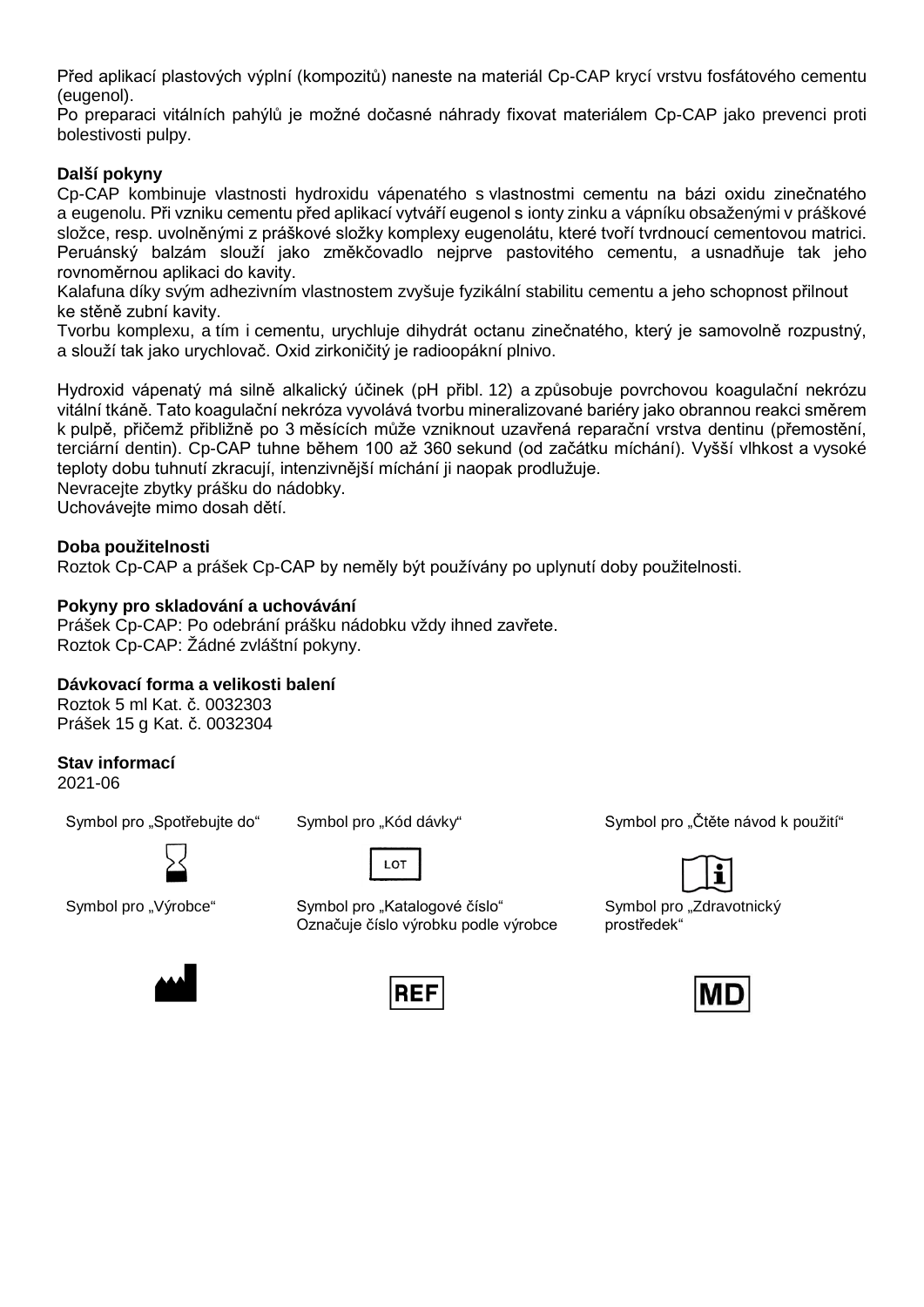# (SK) SÚHRN CHARAKTERISTICKÝCH VLASTNOSTÍ LIEKU **Cp-CAP**



**Výrobca lege artis** Pharma GmbH + Co. KG Postfach 60, D-72132 Dettenhausen Breitwasenring 1, D-72135 Dettenhausen Telefón +49 (0) 71 57 / 56 45 - 0 Fax +49 (0) 71 57 / 56 45 50 E-Mail: [info@legeartis.de](mailto:info@legeartis.de) www.legeartis.de

# **Označenie**

Cp-CAP roztok Cp-CAP prášok Len na dentálne použitie

# **Zloženie**

Roztok: Eugenol, Peru balzam, Kolofónia Prášok: Hydroxid vápenatý, oxid zirkoničitý, oxid zinočnatý, kolofónia a dihydrát octanu zinočnatého

# **Oblasti použitia**

Cp-CAP slúži po zmiešaní jeho dvoch komponentov (Cp-CAP prášok, Cp-CAP roztok) na ochranu pulpy na priame alebo nepriame prekrytie pulpy. Cp-CAP je vhodný aj na upevnenie provizórnych vložiek.

# **Kontraindikácie**

Ak sa pri skúške vitality vyskytne jasná bolesť ako reakcia na teplo (príp. aj pulzujúca bolesť s tepom), nie je už možné vitálne zachovanie (pulpektómia, liečba gangrény).

Alergia na zložky cementu, hlavne na eugenol a Peru balzam.

#### **Vedľajšie účinky**

Pri výskyte závažných príhod, ktoré súvisia s produktom, sa ihneď obráťte na výrobcu a na zodpovedný úrad.

#### **Upozornenia a opatrenia**

Cp-CAP prášok a Cp-CAP roztok sa používajú jedine spoločne a nesmú sa miešať s inými materiálmi. Zabráňte priamemu kontaktu s umelohmotnými výplňami (kompozitmi), pretože eugenol zmäkčuje umelé hmoty. Cp-CAP obsahuje hydroxid vápenatý. Zabráňte kontaktu s očami a kožou. Pri náhodnom kontakte s očami častice podľa možnosti mechanicky odstráňte a následne ihneď vypláchnite veľkým množstvom vody.

Bezpečnostný list si môžete stiahnuť na *[www.legeartis.de](http://www.legeartis.de/)* alebo vyžiadať e-mailom na *[sicherheitsdatenblaetter@legeartis.de](mailto:sicherheitsdatenblaetter@legeartis.de)*.

Krátku správu o bezpečnosti a klinickom výkone podľa nariadenia (EÚ) 2017/745, článok 32 nájdete na *www.legeartis.de/downloads.html*

#### **Spôsob použitia**

Jednu kvapku Cp-CAP roztoku rýchlo zmiešajte s čo najväčším množstvom prášku na tak husto, ako je to možné (v pomere miešania približne 1 podiel objemu Cp-CAP roztoku k 6 podielom objemu Cp-CAP prášku) na krátko oddeľujúcu sa konzistenciu. Na dosiahnutie tejto konzistencie prášok pod tlakom na veľkej ploche postupne zapracujte pomocou špachtle do roztoku, až kým sa už masa neleskne. Akonáhle je masa vystavená vode alebo slinám, začína sa tvrdnutie.

Po zamiešaní zmesi pomocou guľôčkového kvapkadla aplikujte do vyčistenej a suchej dutiny.

Na prekrytie pulpy najprv zakryte okrajovú zónu dna dutiny a na záver zakryte centrálne miesto nachádzajúce sa najbližšie k pulpe. Pri mesiálnych alebo distálnych dutinách plňte zhora nadol. Dutinu zaplňte podľa možnosti úplne a neskôr odstráňte toľko zatvrdnutého Cp-CAP, ako je potrebné pre konečnú výplň.

Pred aplikáciou umelohmotných výplní (kompozitov) umiestnite na Cp-CAP fosfát-cementovú kryciu vrstvu (eugenol!).